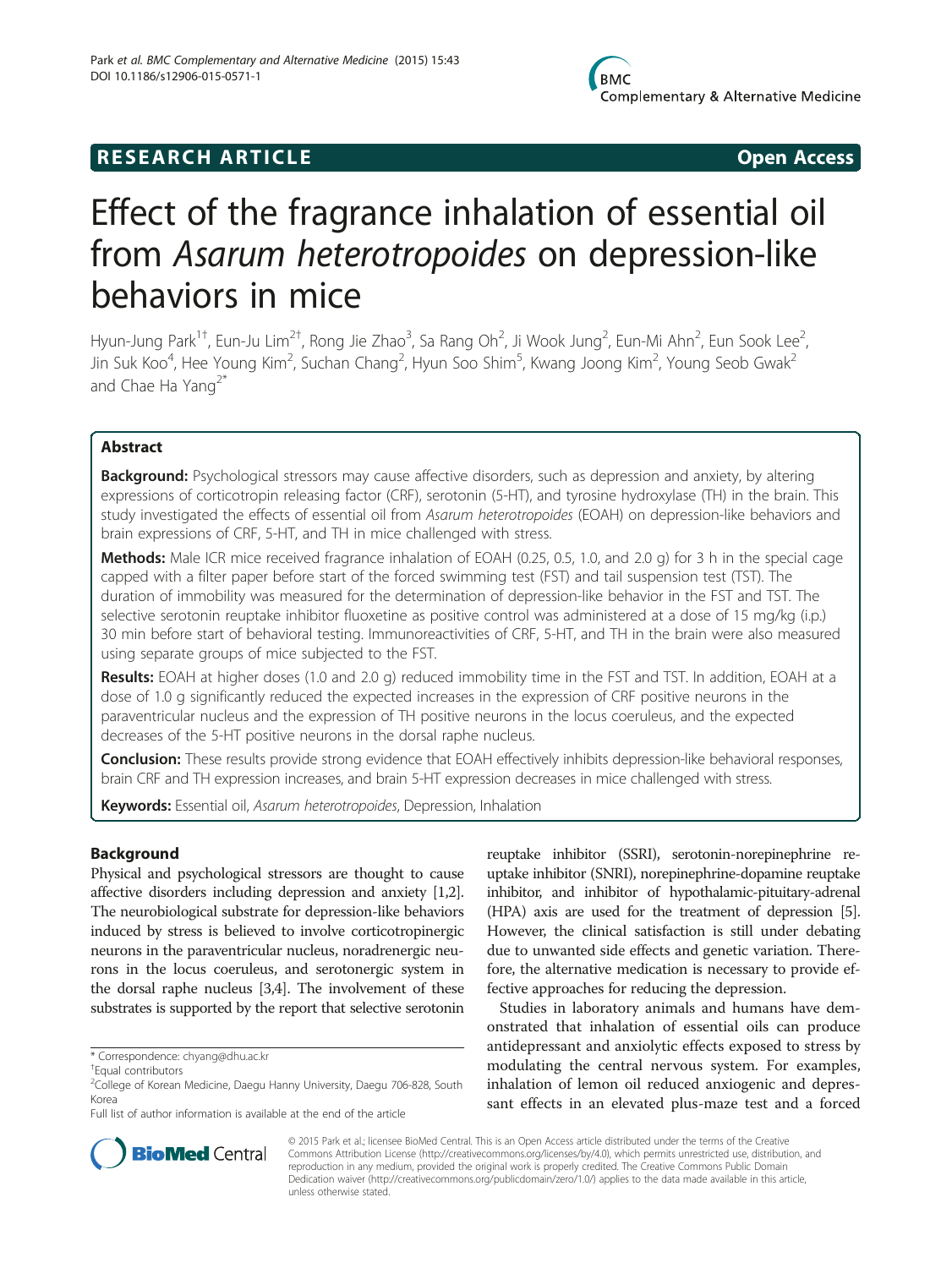swimming test (FST) by modulating serotonergic and dopaminergic pathways in mice brain [[6](#page-6-0)]. In addition, lavender oil inhalation decreased anxiety and depression-like behaviors of rats in an elevated plus-maze test and a FST [[7\]](#page-6-0). Lavender oil inhalation is also effective in reducing stress-related symptoms in nurses [[8](#page-6-0)].

Asarum heterotropoides Fr. Mandshuricum has been shown to be effective for reducing anxiety and for the relief of pain [\[9,10](#page-6-0)]. Furthermore, biological and pharmacological studies have demonstrated that Asarum heterotropoides can produce wide spectrums of action including antiinflammatory effect [\[11,12](#page-6-0)] and anti-allergic [\[13\]](#page-6-0) and antioxidant activity [\[14](#page-6-0)].

The present study was carried out to investigate the effects of inhalation of essential oil from Asarum heteropoides (EOAH) on depression–like behaviors in the FST and tail suspension test (TST). A role for brain corticotropin releasing factor (CRF), serotonin (5-HT), and tyrosine hydroxylase (TH) expression in EOAH effects is also explored.

# Methods

# Animals

Male mice of ICR strain (Orient Inc., South Korea) at 5 weeks after the birth were housed under a controlled temperature  $(23 \pm 2^{\circ}\text{C})$  and humidity  $(50 \pm 10\%)$  with a 12 h light–dark cycle (lights on at 8:00 h). Food and water were made available ad libitum for the study. All animal experiments were carried out in accordance with the animal care guidelines of the National Institute of Health (NIH) and approved by the Institutional Animal Care and Use Committee of Daegu Hanny University.

#### Preparation of EOAH and chemical analysis

The dried and chipped roots of Asarum heterotropoides (1.2 kg) were purchased from Daegu Yangnyeongsi (a traditional herb market) in Daegu, South Korea. The pulverized Asarum heterotropoides were used to extract essential oil at the room temperature with *n*-hexane  $(5 L x 2)$  for 24 h. The extracts (EOAH) were filtered and evaporated in the vacuum at  $40^{\circ}$ C to remove *n*-hexane. The final concentration of essential oil was 22.5 g. The specimen of this plant material (RCBROM-AEM2012) is deposited at the Research Center for Biomedical Resources of Oriental Medicine, Daegu Haany University. EOAH was analyzed for the determination of chemical composition using GC-MS (Agilent Technologies 7890A/5975C insert XL Mass Selective detector) with injection volume 1 μl (Column: DB-5MS; 250 μm i.d.; 30 m length; 0.25 μm film thickness; split ratio 1:50. Carrier: Helium. Injector 250°C, Detector 280°C, Column 70°C, 1 min; 4°C/min to 300°C for 20 min). The identification of EOAH was carried out by comparing their relative retention time and mass spectra to those generated by chromatographic analysis of standards and W9N08.L library and literature.

#### Inhalation of EOAH

To evaluate the effects of EOAH on depression-like behaviors, the mice were randomly divided into the following 5 groups: Control ( $n = 5$ ); EOAH 0.25 g ( $n = 5$ ); EOAH 0.5 g  $(n = 5)$ ; EOAH 1.0 g  $(n = 5)$ ; EOAH 2.0 g  $(n = 5)$ . Mice weighing between 25 and 30 g at the start of the experiment were used. The mice were pretreated with inhalation of EOAH (0.25, 0.5, 1.0, and 2.0 g) or saline (control group). The inhalation dose of essential oil was chosen based on previous studies [\[15,16](#page-6-0)]. To induce saturation of the fragrance by EOAH in the transparent special cage (W 26 X L 22 X H 20 cm), EOAH put 30 min before the individual inhalation of EOAH for 3 h in the special cage under standardized condition (room temperature:  $23 \pm 2$ °C, relative humidity:  $50 \pm 10$ %). The special cage was capped with a filter paper, which allowed minimum breathing air to pass. In order to vaporize essential oil efficiently, EOAH was put in uncapped eppendorf tube set on the upper side of an inhalation cage. After inhalation of EOAH, no mice have shown abnormal behaviors including enhanced locomotion, loss of body postures, sweats, head turns and vocalization. The selective serotonin reuptake inhibitor fluoxetine (Sigma-Aldrich, St. Louis, MO, U.S.A.) was dissolved in saline. Mice were treated with 15 mg/kg of fluoxetine ( $n = 7$ ) as positive control or saline (control group,  $n = 7$ ) by intraperitoneal injection 30 min before the start of behavioral testing. An injection volume was 0.3 ml/30 g body weight.

#### FST and TST

Following inhalation of EOAH, the mice were subjected to the FST and TST, respectively. The duration of immobility induced by forced swimming was measured as described previously with slight modification [[17](#page-6-0)]. The mice were individually exposed to forced swimming in a transparent acrylic cylinder (25 cm in height and 10 cm in diameter) containing 20 cm height of water at 23°C. The immobility was defined as floating motionless in the water [\[18\]](#page-6-0). The duration of immobility was measured during the last 4 min of total 6 min test using a video based Ethovision System (Noldus, Wageningen, Netherlands). TST was carried out according to the method described previously with a slight modification [\[19\]](#page-6-0). In brief, the mice were individually hung 5 cm above the floor in clear black acrylic boxes (30 cm × 30 cm  $\times$  50 cm) by tail attachment using an adhesive tape to a hook. The mice were individually allowed to hang for 6 min and the duration of immobility was recorded during the last 4 min of total 6 min test. The immobility was defined as absence of body movements [\[19\]](#page-6-0).

#### Immunohistochemistry

The expressions of 5-HT, TH, and CRF were measured using different groups of mice. Mice were divided 4 groups: Normal  $(n = 8)$ ; Control  $(n = 9)$ ; EOAH 0.5 g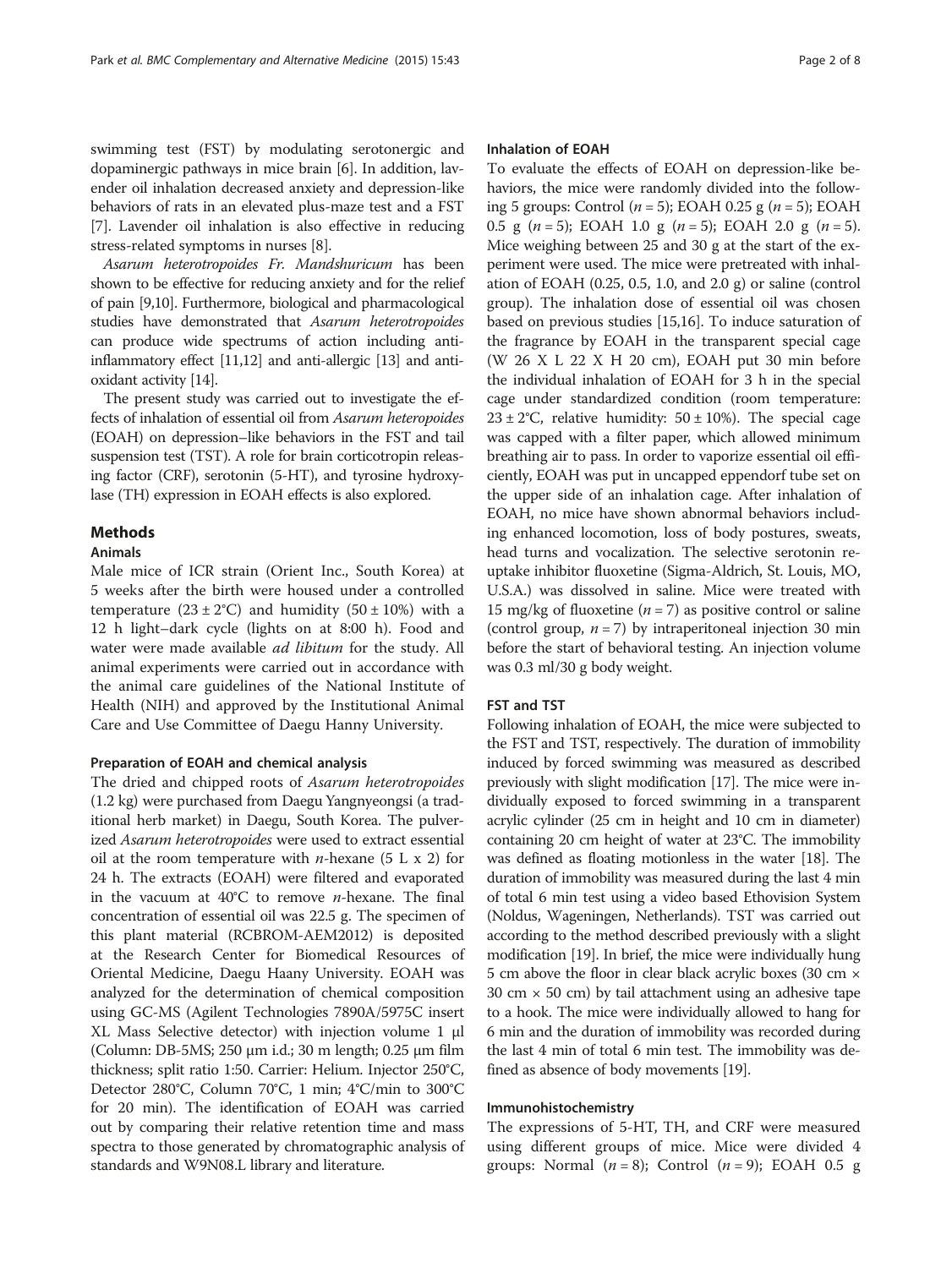$(n = 9)$ ; EOAH 1.0 g  $(n = 9)$ . At the end of the FST, mice were sacrificed and brains were prepared to measure the expressions of 5-HT, TH, and CRF, respectively. Mice in normal group were not allowed to have the FST. Immunohistological study began with transcardial perfusion of heparinized phosphate-buffered saline (PBS; pH 7.4) for 30 s followed by perfusion of 4% paraformaldehyde in 0.1 M phosphate buffered saline (pH 7.4) for 10–15 min. Brains were removed and allowed to stand in the same fixative by overnight, followed by cryoprotected in 30% sucrose solution in PBS. The individual brain was embedded in OCT compound and serially sectioned on a cryostat (Leica, Nussloch, Germany) at 30 μm thickness by the coronal plane, and then collected in PBS using free floating methods. The individual primary antibody includes anti-5HT (rabbit monoclonal, 1:200; Abcam, Cambridge, U.S.A.), anti-CRF (rabbit monoclonal, 1:200; Abcam, Cambridge, U.S.A.), and anti-TH (rabbit monoclonal, 1:2000; Abcam, Cambridge, U.S.A.) was incubated in a cocktail solution (0.3% PBST, 2% blocking serum and 0.001% keyhole limpet hemocyanin) for 72 h at 4°C, respectively. After three time rinses in PBS, the sections were placed in Vectastain Elite ABC reagent (Vector laboratories, Burlingame, CA, U.S.A.) for 2 h at room temperature. Following a further rinsing in PBS, the tissue was developed using diaminobenzadine (Sigma-Aldrich, St. Louis, MO, U.S.A.) as the chromogen. The images of 5-HT-, CRF-, and TH-immunoreactive neurons were captured using a DP2-BSW imaging system (Olympus, CA, USA) and measured as described by others [\[20\]](#page-6-0). In brief, the grid was placed on the target area in the brain and the number of cells was counted at 100 x magnification using a microscope rectangle grid. The five sections were collected at the levels of the dorsal raphe nucleus, the paraventricular nucleus and the locus coeruleus in each brain for 5-HT, CRF and TH immunoreaction. The cells were counted and averaged from five sections.

#### Statistical analysis

Statistical analysis of data was carried out using SPSS 15.0 for Windows. Depression-like behaviors and brain 5-HT-, TH-, and CRF-immunoreactivity were statistically analyzed by one-way ANOVA and *post-hoc* Newman-Keuls test to compare the experimental and control groups. An unpaired t-test was performed to determine statistical significance for fluoxetine versus saline comparison. The significance level was set at  $p < 0.05$ ,  $p < 0.01$ , and  $p < 0.001$ .

# Results

# Major compounds of EOAH

The total 78 peaks were detected in EOAH. The main compounds in analyzed samples were methyl eugenol (22.58%), pentadecane (6.78%), 2,3,5-trimethoxytoluene (5.54%), 4-(chloromethyl) cyclohexene (3.36%), myristicine (3.27%), sesamin (3.24%), and kakoul (2.63%).

#### The effect of EOAH on the depression-like behaviors

Inhalation of EOAH at higher doses (1.0 and 2.0 g) significantly reduced immobility time in the FST (Figure [1A](#page-3-0)). A one-way ANOVA identified a significant main effect  $(F_{4,20} = 3.19, p < 0.05)$ . Post hoc tests revealed that mice receiving saline (control) had significantly greater immobility time than those treated with EOAH during the FST  $(p < 0.05)$ . When mice were exposed to the TST, inhalation of EOAH (0.25, 0.5, 1.0, and 2.0 g) significantly decreased immobility time (Figure [1C](#page-3-0)). Interestingly, an antidepressant effect of EOAH at lower doses was more apparent in the TST. A one-way ANOVA identified a significant main effect ( $F_{4,20}$  = 3.63,  $p < 0.05$ ). Post hoc tests revealed that mice receiving saline had significantly greater immobility time than those treated with EOAH during the TST  $(p < 0.05)$ . Similarly, administration of fluoxetine markedly reduced immobility time at both the FST and TST compared to saline group ( $p < 0.01$ ,  $p < 0.001$ , respectively, Figure [1](#page-3-0)B and D). This provides additional evidence that EOAH effectively reduces depression-like behaviors. In our study, EOAH at higher doses significantly suppressed depression-like behaviors in the FST. Thus, EOAH at a dose of 1.0 g was exposed to mice subjected to the FST in order to identify EOAH effects on brain levels of 5-HT, CRF, and TH.

#### 5-HT-immunoreactive neurons in the dorsal raphe nucleus

Changes in the expression of 5-HT-immunoreactive neurons were evaluated in mice exposed to the FST following inhalation of EOAH (Figure [2A](#page-4-0)-D). As shown in Figure [2](#page-4-0)E, a much larger decrease in the mean number of 5-HT-immunoreactive neurons in the dorsal raphe nucleus was produced in mice exposed to the FST compared with normal mice. While the FST markedly decreased the expression of 5-HT in the dorsal raphe nucleus in mice receiving inhalation of saline  $(p < 0.01)$ , inhalation of EOAH (1.0 g) increased 5-HT expression in the dorsal raphe nucleus. A one-way ANOVA analysis revealed a significant main effect of EOAH inhalation  $(F_{3,31} = 8.339, p < 0.001)$ . Post-hoc comparisons indicated that there was a significant enhancement in the 5-HT activity in the dorsal raphe nucleus of the 1.0 g EOAH group compared with the control group ( $p < 0.01$ ). Group 0.5 g EOAH mice tended to have greater 5-HT activity in the dorsal raphe nucleus than the control group, but these differences were not statistically significant.

# CRF-immunoreactive neurons in the paraventricular nucleus

The expression of CRF in the paraventricular nucleus was shown after inhalation of EOAH (Figure [3A](#page-4-0)-D). Control mice exposed to the FST had significantly higher mean number of CRF-immunoreactive neurons than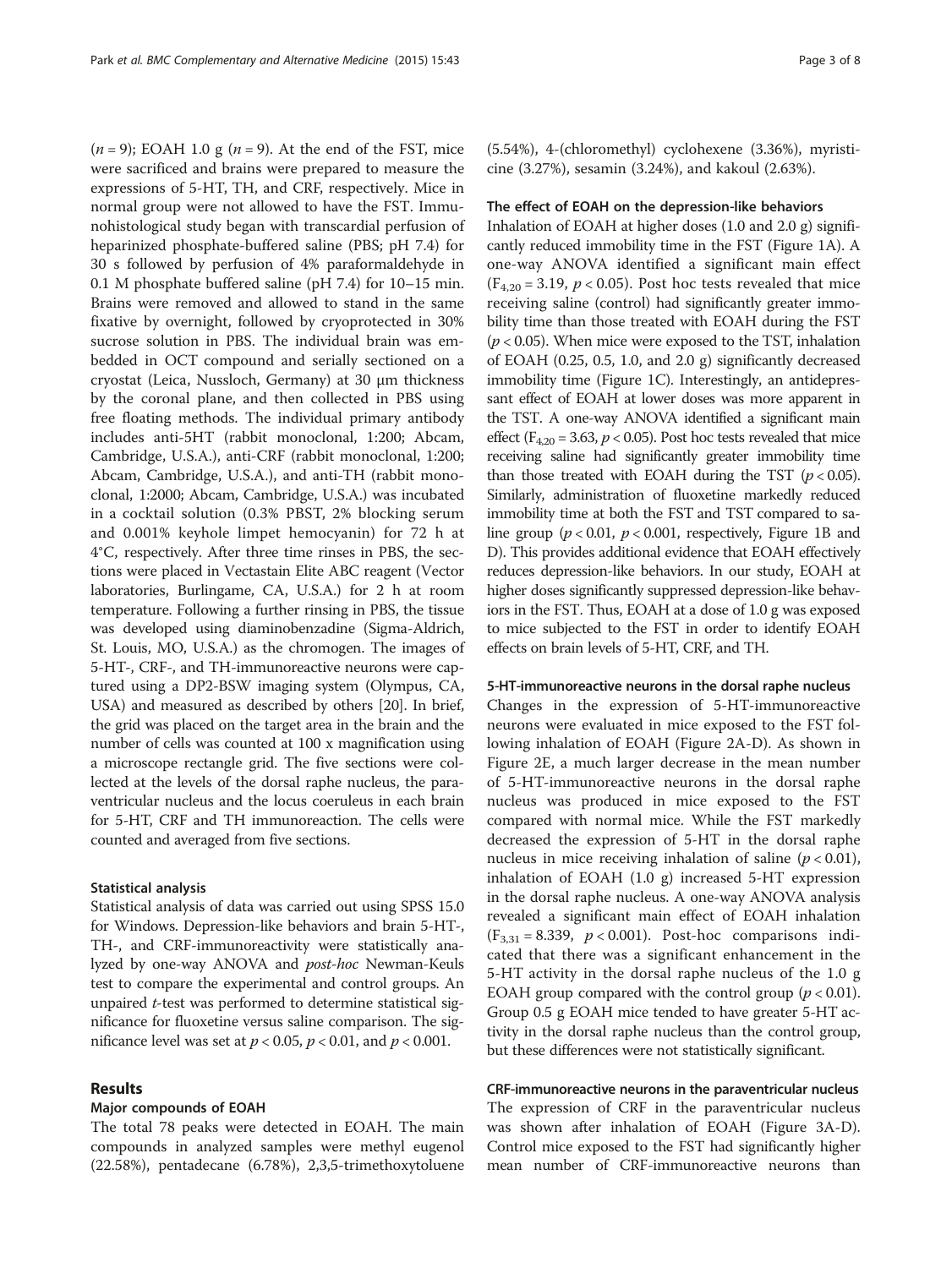<span id="page-3-0"></span>

normal mice (Figure [3](#page-4-0)E). While the FST markedly increased the expression of CRF in the paraventricular nucleus in mice receiving inhalation of saline  $(p < 0.001)$ , there was an increase in 5-HT expression in those receiving inhalation of EOAH (0.5 and 1.0 g). A one-way ANOVA revealed a significant main effect of the treatment on the expression of CRF-immunoreactive neurons in the paraventricular nucleus  $(F_{3,31} = 11.060, p < 0.001)$ . Post hoc tests indicated that inhalation of EOAH (0.5 and 1.0 g) induced marked increases in the expression of CRF-immunoreactive neurons in the paraventricular nucleus compared with saline-treated mice ( $p < 0.05$ ,  $p < 0.001$ , Figure [3E](#page-4-0)).

# TH-immunoreactive neurons in the locus coeruleus

The expression of TH in the paraventricular nucleus was shown after inhalation of EOAH (Figure [4A](#page-5-0)-D). Similar to the CRF data, mice exposed to the FST showed a significant difference in the mean number of TH-immunoreactive neurons in the locus coeruleus from normal group  $(p < 0.001$ , Figure [4](#page-5-0)E). However, inhalation of EOAH significantly reduced the expression of TH in the locus coeruleus compared to saline inhalation. A one-way ANOVA revealed a significant main effect of the treatment on the expression of TH-immunoreactive neurons in the LC ( $F_{3,31} = 36.040$ ,  $p < 0.001$ ). Post hoc tests indicated that inhalation of EOAH (0.5 and 1.0 g) induced marked increases in the expression of TH-immunoreactive neurons in the locus coeruleus compared with treatment of saline ( $p < 0.001$ , Figure [4E](#page-5-0)).

# **Discussion**

The present results demonstrated that the inhalation of EOAH effectively attenuated depression-like behavior, increases in brain expressions of CRF and TH, a decrease in brain expressions of 5-HT in response to 6 min of forced swimming or immobilization stress. Behavioral responses to the FST and TST are consistent with previous findings [[3,4](#page-6-0)]. The FST and TST are useful tests for screening antidepressant drugs and exploring their mechanisms of action, because of its good reliability and predictive validity [\[21\]](#page-6-0). The FST and TST commonly trigger psychological despairs with no escapable hope from immobilization by learning that escape from the current situation is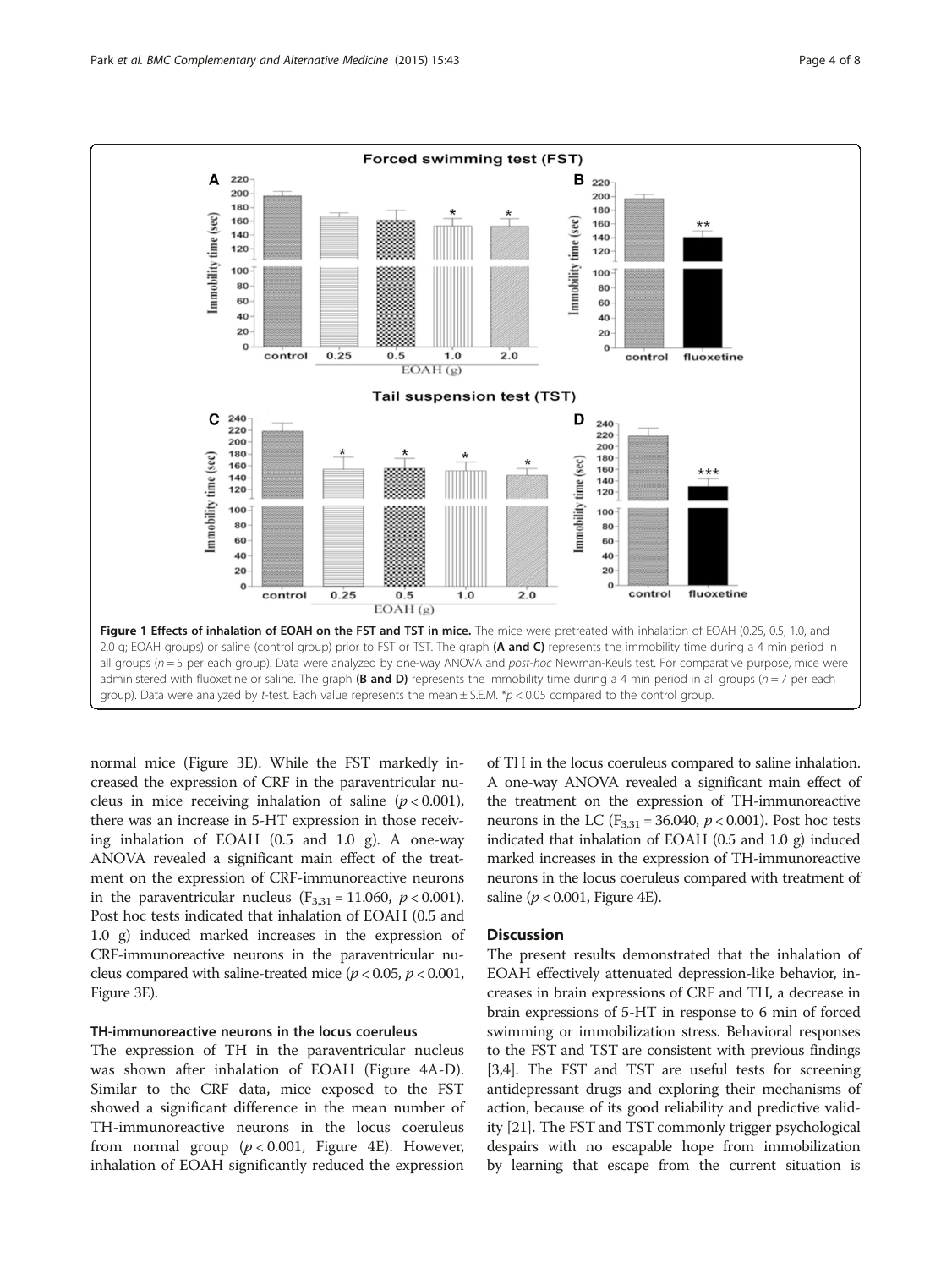<span id="page-4-0"></span>Park et al. BMC Complementary and Alternative Medicine (2015) 15:43 Page 5 of 8





impossible. Thus, results in no hope or no trial to escape and consequently develop depression status [\[17](#page-6-0)].

Pharmacologically, a variety of anti-depressants and related-compounds with potential anti-depressant activity reduce the duration of immobility in the FST and TST [[22](#page-6-0),[23](#page-6-0)]. Therefore, the reduction of immobility is the important factor to develop the pharmacological approaches to the treatment of depression-like behaviors in experimental designs. Our results suggest that inhalation of EOAH reduces depression-like behaviors in the FST and TST. However, our results showed that lower doses of EOAH did not produce a significant effect on depression-like behaviors in the FST. This differs with effects of EOAH at lower doses in the TST as demonstrated by a significant decrease in depression-like behaviors. Such inconsistencies may be at least in part related to differences in response to EOAH between the

FST and TST. In support of this, one study has shown that TST is more responsive to neurochemical changes than the FST [\[24\]](#page-6-0). The present results are similar to others who demonstrated that pure fragrance of aroma oil and essential oil from plants decreased depressionlike behaviors in the FST and TST [[25,26\]](#page-6-0). Further support for a role of EOAH is the observation that systemic administration of methyl eugenol, which is known to be one of volatile components of Asarum heterotropoides [[27\]](#page-6-0), produced anti-anxiety and anti-depression effects in the FST [\[28](#page-6-0)].

Depression-like behaviors induced by stressors have been linked to endogenous systems of CRF and monoamines including 5-HT and NE [[29,30\]](#page-6-0). Pharmacological studies have shown that CRF1 receptor antagonist, 5-HT1 receptor agonist, and adrenoreceptor antagonist can decrease depression-like behaviors, indicating that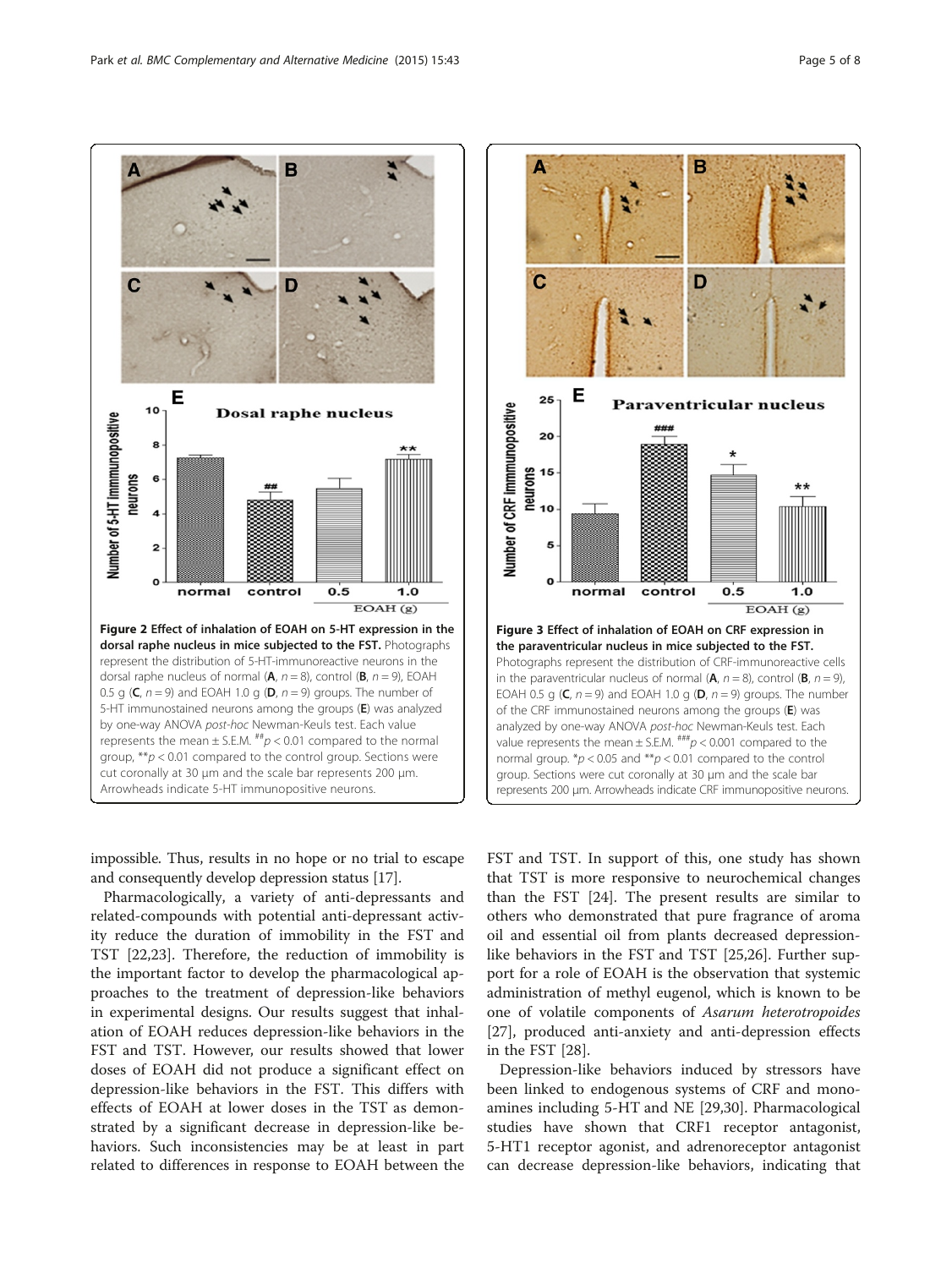endogenous systems of CRF and monoamines including

the forced swim test [[43,44](#page-7-0)]. In contrast, exposure to forced swimming considerably enhanced the release of norepinephrine in the locus coeruleus [[45](#page-7-0),[46](#page-7-0)]. In addition, norepinephrine transporter KO mice have been shown to reduce immobility in the FST and TST [\[44\]](#page-7-0). Therefore, it is highly likely that depression-like behaviors are due to activation of CRF neurons in the hypothalamus and noradrenergic neurons in the locus coeruleus and suppression of serotonergic neurons in the dorsal raphe nucleus. Most importantly, results showed that EOAH at the dose of 1.0 g significantly reduced the expected increases in the expression of CRF positive neurons in the paraventricular nucleus, the expected decreases in the expression of TH in the locus coeruleus and the 5-HT positive neurons in the dorsal raphe nucleus in mice subjected to forced swimming stress. Also, EOAH at the dose of 1.0 g reduced a significant increase in immobility time in the FST and TST. Based on a role for endogenous systems of CRF, 5-HT, and NE in the brain, one possible mechanism where EOAH could diminish depression-like behaviors is by affecting brain levels of 5-HT, CRF, and TH. Recently, it has been proposed a

5-HT in several brain regions including the dorsal raphe nucleus, lateral septum, and amygdala [\[41,42](#page-7-0)]. Also, serotonin receptor 1A knockout (KO) mice or serotonin transporter KO mice exhibited a decreased immobility time in

hypothetical model that might explain how inhalation of volatile essential oils activates brain areas [\[33\]](#page-6-0). In brief, volatile molecules of essential oil may diffuse into the systemic circulation through the lung, which inhalation takes them to. Subsequently, they are transported to brain areas. In addition, the molecules activate the olfactory system connected to the limbic system via binding to olfactory receptors. Determination of the specific mechanisms involved in anti-depressant effects induced by EOAH will require additional study.

# Conclusion

In conclusion, our results suggest that the reduced stress response produced by inhalation of EOAH is most likely mediated via an activation of serotonergic system and an inhibition of corticotropinergic and catecholaminergic system in the brain.

#### Abbreviations

FST: Forced swimming test; TST: Tail suspension test; CRF: Corticotropin releasing factor; 5-HT: Serotonin; TH: Tyrosine hydroxylase.

#### Competing interests

The authors declare that they have no competing interests.

#### Authors' contributions

HJP and EJL conducted the animal experiment and analyzed the data. CHY participated in design of the study and preparation of the manuscript. All the authors read and approved the final manuscript.

5-HT and NE in the brain contribute to development of depression [\[31-34](#page-6-0)]. Thus, it is not unexpected that normalization of these systems attenuates depressionlike behaviors [\[35-37](#page-6-0)]. In our study, mice subjected to forced swimming stress showed significant increases in brain expressions of CRF and NE, and significant decreases in brain expression of 5-HT. These results are consistent with previous findings, suggesting that endogenous systems of CRF, 5-HT, and NE in the brain plays an important role in modulating depression-like behaviors. For example, the expression of CRF mRNA or CRF immunoreactivity in the hypothalamic neurons is known to be up-regulated by stressor including forced swimming stress [[38,39](#page-6-0)]. Similarly, CRF 2 mutant mice showed increased immobility time in forced swimming test [[40](#page-7-0)]. It is noteworthy that one particular stressor, forced swimming, was associated with decreases of extracellular

<span id="page-5-0"></span>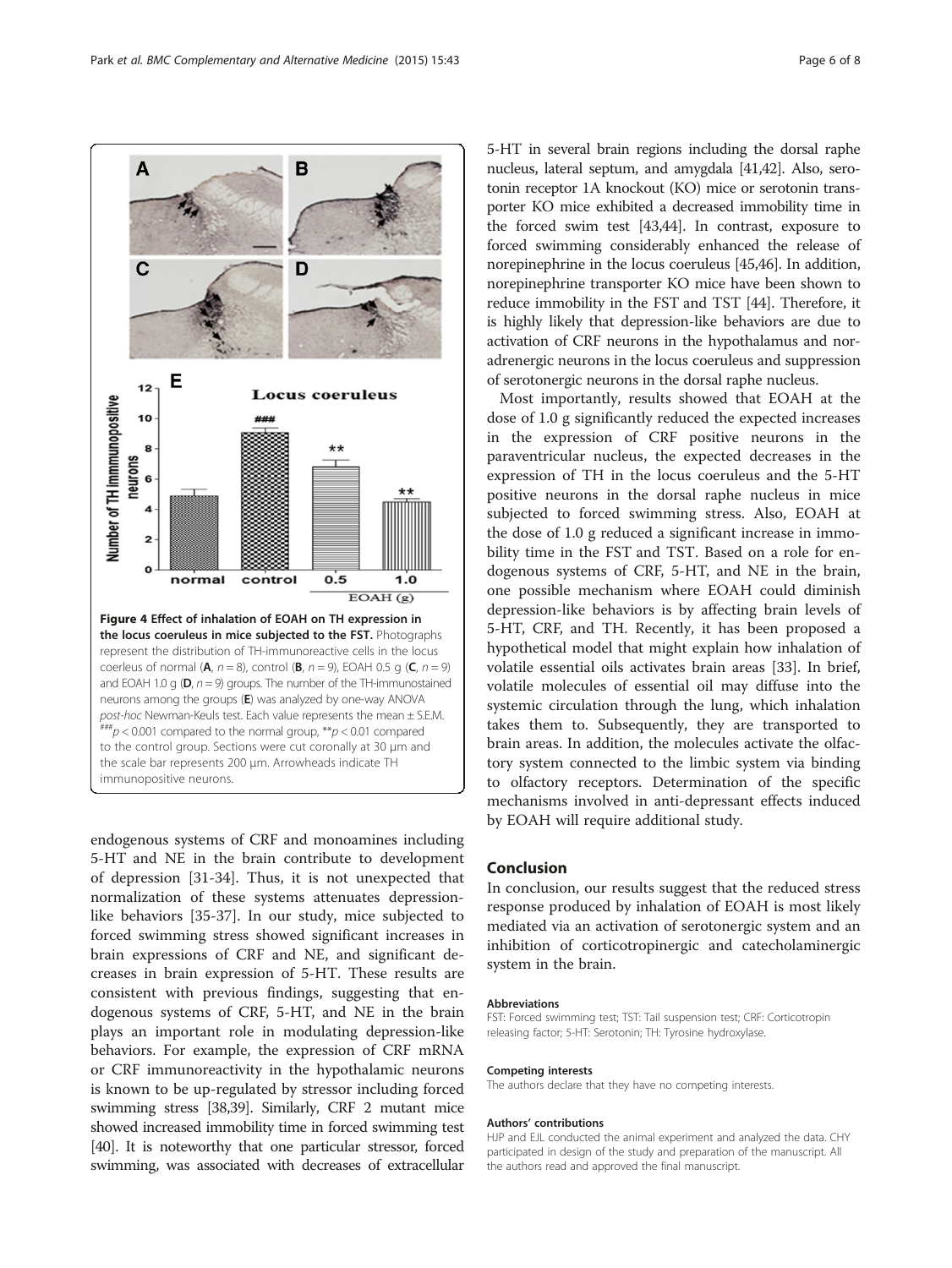#### <span id="page-6-0"></span>Acknowledgments

This work was supported by the Regional Innovation Center Program (Research Center for Biomedical Resources of Oriental Medicine at Daegu Haany University) of the Ministry of Trade, Industry, and Energy and a grant (14182MFDS979) from Ministry of Food and Drug Safety in 2015.

#### Author details

<sup>1</sup>Bringham Young University, Provo, Utah 84602, USA. <sup>2</sup>College of Korean Medicine, Daegu Hanny University, Daegu 706-828, South Korea. <sup>3</sup>Mudanjiang Medical University, Mudanjiang 157011, China. <sup>4</sup>Andong National University, Andong, Gyeongsangbuk-do 760-749, South Korea. 5 Kyung Hee University, Seoul 130-701, South Korea.

#### Received: 14 October 2014 Accepted: 21 February 2015 Published online: 06 March 2015

#### References

- Karam EG, Fayyad J, Karam AN, Melhem N, Mneimneh Z, Dimassi H, et al. Outcome of depression and anxiety after war: a prospective epidemiologic study of children and adolescents. J Trauma Stress. 2014;27:192–9.
- 2. Saravanan C, Wilks R. Medical students' experience of and reaction to stress: the role of depression and anxiety. ScientificWorldJournal. 2014;2014:737–382.
- 3. Ong LK, Guan L, Damanhuri H, Goodchild AK, Bobrovskaya L, Dickson PW, et al. Neurobiological consequences of acute footshock stress: effects on tyrosine hydroxylase phosphorylation and activation in the rat brain and adrenal medulla. J Neurochem. 2014;128:547–60.
- 4. Cryan JF, Valentino RJ, Lucki I. Assessing substrates underlying the behavioral effects of antidepressants using the modified rat forced swimming test. Neurosci Biobehav Rev. 2005;29:547–69.
- 5. Breitenstein B, Scheuer S, Holsboer F. Are there meaningful biomarkers of treatment response for depression? Drug Discov Today. 2014;16:539–61.
- 6. Komiya M, Takeuchi T, Harada E. Lemon oil vapor causes an anti-stress effect via modulating the 5-HT and DA activities in mice. Behav Brain Res. 2006;172:240–9.
- 7. Hritcu L, Cioanca O, Hancianu M. Effects of lavender oil inhalation on improving scopolamine-induced spatial memory impairment in laboratory rats. Phytomedicine. 2012;19:529–34.
- 8. Chen MC, Fang SH, Fang L: The effects of aromatherapy in relieving symptoms related to job stress among nurses. Int. J. Nurs. Pract., Nov 15. doi:10.1111 (2013).
- 9. Drew AK, Whyte IM, Bensoussan A, Dawson AH, Zhu X, Myers SP. Chinese herbal medicine toxicology database: monograph on Herba Asari, "xi xin". J Toxicol Clin Toxicol. 2002;40:169–72.
- 10. Zhu YP. Chinese Materia Medica; Chemistry, Pharmacology and Applications. Florida, USA: CRC Press; 1988.
- 11. Huang J, Wang HQ, Zhang C, Li GY, Lin RC, Wang JH. A new tetrahydrofuran-type lignan with anti-inflammatory activity from Asarum heterotropoides Fr. Schmidt var mandshuricum. J Asian Nat Prod Res. 2013;16:387–92.
- 12. Xu Y, Cao C, Shang M, Jiang Y, Wang X, Li C, et al. Assessment on anti-nociception and anti-inflammation pharmacodynamics of Asarum heterotropoides var. mandshuricum and Asarum sieboldii. Zhongguo Zhong Yao Za Zhi. 2012;37:625–31.
- 13. Hashimoto K, Yanagisawa T, Okui Y, Ikeya Y, Maruno M, Fujita T. Studies on anti-allergic components in the roots of Asiasarum sieboldi. Planta Med. 1994;60:124–7.
- 14. Deng Y, Feng Y, Sun J, Zhou D, Yang L, Lai J. [Study on anti-HPV activity of Asarum heterotropoides]. Zhong Yao Cai. 2004;27:665–7.
- 15. Koo BS, Park KS, Ha JH, Park JH, Lim JC, Lee DU. Inhibitory effects of the fragrance inhalation of essential oil from Acorus graminens on central nervous system. Biol Pharm Bull. 2003;26:978–82.
- 16. Jeon S, Hur J, Jeong HJ, Koo BS, Pak SC. SuHeXiang Wan essential oil alleviates amyloid beta induced memory impairment through inhibition of tau protein phosphorylation in mice. Am J Chin Med. 2011;39:917–32.
- 17. Castagne V, Moser P, Roux S, Porsolt RD: Rodent models of depression: forced swim and tail suspension behavioral despair tests in rats and mice. Curr. Protoc. Neurosci.,Chapter 8, Unit 8 10A (2011).
- 18. Porsolt RD, Martin P, Lenegre A, Fromage S, Drieu K. Effects of an extract of Ginkgo Biloba (EGB 761) on "learned helplessness" and other models of stress in rodents. Pharmacol Biochem Behav. 1990;36:963–71.
- 19. Steru L, Chermat R, Thierry B, Simon P. The tail suspension test: a new method for screening antidepressants in mice. Psychopharmacology (Berl). 1985;85:367–70.
- 20. Paxinos G, Watson C, Pennisi M, Topple A. Bregma, lambda and the interaural midpoint in stereotaxic surgery with rats of different sex, strain and weight. J Neurosci, methods. 1985;13:139–43.
- 21. Doucet MV, Levine H, Dev KK, Harkin A, Small-molecule inhibitors at the PSD-95/nNOS interface have antidepressant-like properties in mice. Neuropsychopharmacology. 2013;38:1575–84.
- 22. Gibney SM, Fagan EM, Waldron AM, O'Byrne J, Connor TJ, Harkin A. Inhibition of stress-induced hepatic tryptophan 2,3-dioxygenase exhibits antidepressant activity in an animal model of depressive behaviour. Int J Neuropsychopharmacol. 2014;17:1–12.
- 23. Seredenin SB, Voronina TA, Gudasheva TA, Garibova TL, Molodavkin GM, Litvinova SA, et al. Antidepressant effect of dimeric dipeptide GSB-106, an original Low-molecular-weight mimetic of BDNF. Acta Naturae. 2013;5:105–9.
- 24. Chatterjee M, Jaiswal M, Palit G. Comparative evaluation of forced swim test and tail suspension test as models of negative symptom of schizophrenia in rodents. ISRN Psychiatry. 2012;2012:595141.
- 25. Han P, Han T, Peng W, Wang XR. Antidepressant-like effects of essential oil and asarone, a major essential oil component from the rhizome of Acorus tatarinowii. Pharm Biol. 2013;51:589–94.
- 26. Socolsky C, Rates SM, Stein AC, Asakawa Y, Bardon A. Acylphloroglucinols from Elaphoglossum crassipes: antidepressant-like activity of crassipin A. J Nat Prod. 2012;75:1007–17.
- 27. Zhang F, Wang LX, Luo Q, Xiao HB, Liang XM, Cai SQ. [Analysis of volatile constituents of root and rhizome of Asarum heterotropoides Fr var mandshuricum (Maxim) Kitag by gas chromatography–mass spectrometry]. Se pu. 2002;20:467–70.
- 28. Norte MC, Cosentino RM, Lazarini CA. Effects of methyl-eugenol administration on behavioral models related to depression and anxiety, in rats. Phytomedicine. 2005;12:294–8.
- 29. Gu L, Liu YJ, Wang YB, Yi LT. Role for monoaminergic systems in the antidepressant-like effect of ethanol extracts from Hemerocallis citrina. J Ethnopharmacol. 2012;139:780–7.
- 30. Schechter LE, Ring RH, Beyer CE, Hughes ZA, Khawaja X, Malberg JE, et al. Innovative approaches for the development of antidepressant drugs: current and future strategies. NeuroRx. 2005;2:590–611.
- 31. Chen HX, Jin ZL, Zhang LM, Xue R, Xu XD, Zhao N, et al. Antidepressant-like activity of YL-0919: a novel combined selective serotonin reuptake inhibitor and 5-HT1A receptor agonist. PLosOne. 2013;8:e83271.
- 32. Ducottet C, Griebel G, Belzung C. Effects of the selective nonpeptide corticotropin-releasing factor receptor 1 antagonist antalarmin in the chronic mild stress model of depression in mice. Prog Neuropsychopharmacol Biol Psychiatry. 2003;27:625–31.
- 33. Faturi CB, Leite JR, Alves PB, Canton AC, Teixeira-Silva F. Anxiolytic-like effect of sweet orange aroma in Wistar rats. Prog Neuropsychopharmacol Biol Psychiatry. 2010;34:605–9.
- 34. Li B, Zhao J, Lv J, Tang F, Liu L, Sun Z, et al. Additive antidepressant-like effects of fasting with imipramine via modulation of 5-HT2 receptors in the mice. Prog Neuropsychopharmacol Biol Psychiatry. 2014;48:199–206.
- 35. Griebel G, Simiand J, Steinberg R, Jung M, Gully D, Roger P, et al. 4-(2-chloro-4 methoxy-5-methylphenyl)-N-[(1S)-2-cyclopropyl-1-(3-fluoro-4-methylp henyl) ethyl]5-methyl-N-(2-propynyl)-1, 3-thiazol-2-amine hydrochloride (SSR125543A), a potent and selective corticotrophin-releasing factor(1) receptor antagonist. II. Characterization in rodent models of stress-related disorders. J Pharmacol Exp Ther. 2002;301:333–45.
- 36. Pan Y, Kong L, Xia X, Zhang W, Xia Z, Jiang F. Antidepressant-like effect of icariin and its possible mechanism in mice. Pharmacol Biochem Behav. 2005;82:686–94.
- 37. Ku YC, Tsai YJ, Tung CS, Fang TH, Lo SM, Liu YP. Different involvement of ventral and dorsal norepinephrine pathways on norepinephrine reuptake inhibitor-induced locomotion and antidepressant-like effects in rats. Neurosci Lett. 2012;514:179–84.
- 38. Kawabata K, Kawai Y, Terao J. Suppressive effect of quercetin on acute stress-induced hypothalamic-pituitary-adrenal axis response in Wistar rats. J Nutr Biochem. 2010;21:374–80.
- 39. Park H, Shim H, Shim I, Lee T. Neural mechanisms underlying antidepressant-like effects of glycyrrhizae radix in rats. Korean J Oriental physiol Pathol. 2010;24:1053–8.